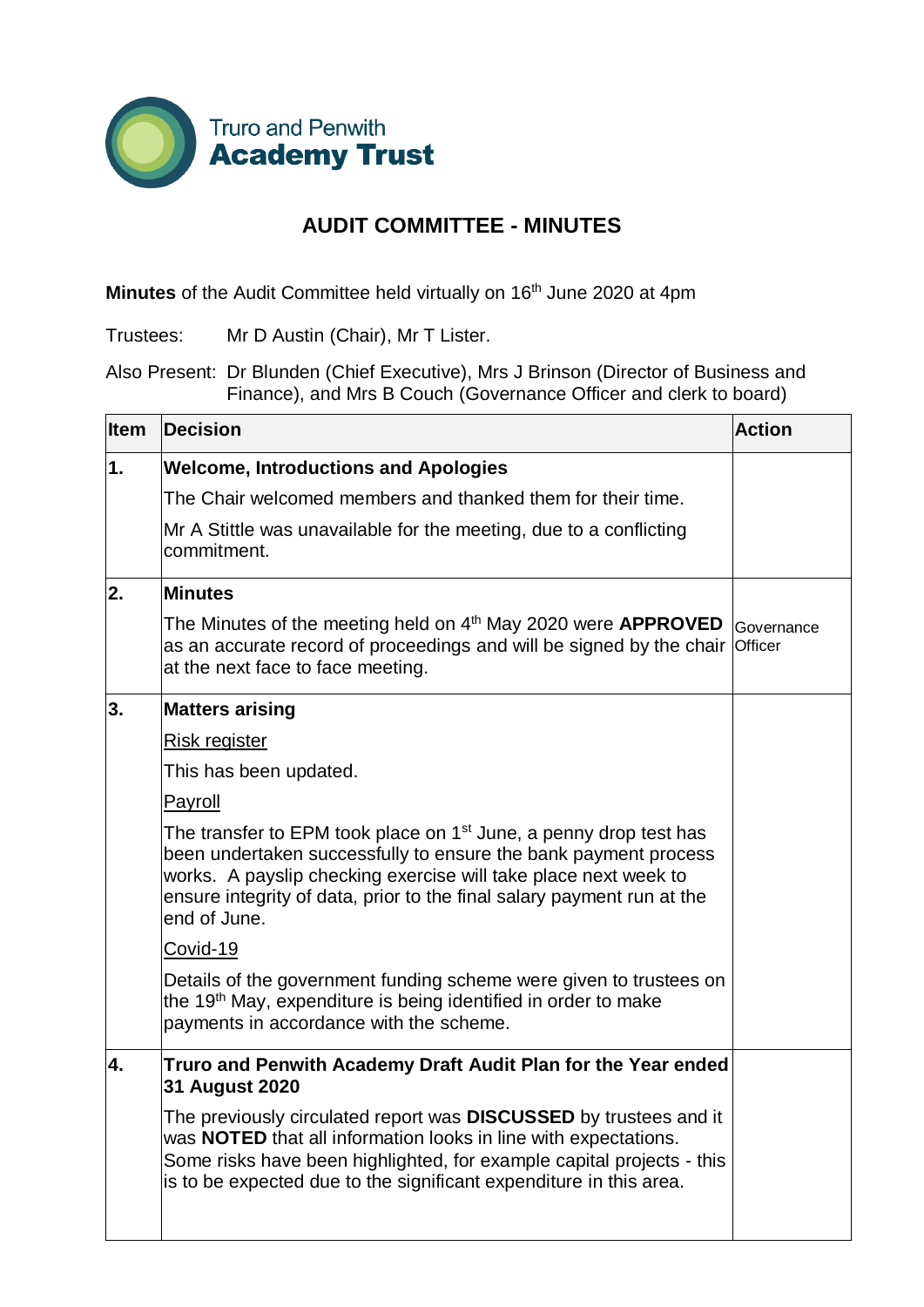|    | Trustees QUESTIONED the possible additional disclosures to                                                                                                                                                                                                                                                                 |                                               |
|----|----------------------------------------------------------------------------------------------------------------------------------------------------------------------------------------------------------------------------------------------------------------------------------------------------------------------------|-----------------------------------------------|
|    | understand what these might be and were informed that these are<br>likely to be around Covid-19 and the potential unknown associated<br>costs.                                                                                                                                                                             |                                               |
|    | Trustees were <b>INFORMED</b> that the auditors take a sample of<br>purchase invoices for expenditure and remittance advices for<br>income to check the financial processes.                                                                                                                                               |                                               |
|    | Trustees QUESTIONED whether there are likely to be audit<br>adjustments and were informed that it's unlikely as last year there<br>were none. If audit adjustments are required, these will set out in<br>the management letter.                                                                                           |                                               |
|    | Trustees were <b>INFORMED</b> there could be a prior year adjustment<br>following the settlement for the Adventure Learning Academy Trust.                                                                                                                                                                                 |                                               |
|    | Trustees were <b>INFORMED</b> the working relationship has developed<br>well between the central team and Bishop Fleming.                                                                                                                                                                                                  |                                               |
|    | Trustees QUESTIONED the timetable with regards to whether<br>Bishop Fleming would expect to be on site and were informed that<br>whilst they would hope to be able to be on site, it may be that<br>information will need to be sent to them.                                                                              |                                               |
|    | Trustees ASKED whether Bishop Fleming visit the school sites and<br>were informed that some visits do take place to look at areas such<br>as HR files and payment authorisation of invoices. Bishop Fleming<br>will select a list of schools to visit, in conjunction with the Director of<br><b>Business and Finance.</b> |                                               |
|    | The trustees ACCEPTED the audit plan as it stood with no<br>amendments but will seek a catch up call with the auditors after their Audit committee<br>interim visit to ensure there are no changes suggested.                                                                                                              | DA, Chair of                                  |
| 5. | Internal Audit Strategy/Plan for 2020/21                                                                                                                                                                                                                                                                                   |                                               |
|    | Trustees DISCUSSED the possibility of an additional day for the<br>internal auditors to look at the trust, this was thoroughly<br><b>DISCUSSED</b> with the DECISION made to maintain the current 3<br>visits a year. This will be reviewed if a specific area needs further<br>looking at.                                |                                               |
|    | The work takes place at the central office and does not involve visits<br>to schools, trustees ASKED whether visits to schools would be<br>useful, this will be looked into.                                                                                                                                               | Director of<br><b>Business and</b><br>Finance |
|    | The Director of Business and Finance confirmed with the audit<br>committee that the trust are satisfied with the work, feel it's<br>appropriately detailed and challenging.                                                                                                                                                | Director of<br><b>Business and</b><br>Finance |
|    | A trustee QUESTIONED whether staff expenses are looked at<br>(where a member of staff buys equipment and is then reimbursed),<br>trustees were informed this is looked at by the central finance team,<br>checks and follow up are regularly undertaken.                                                                   |                                               |
| 6. | Any other business                                                                                                                                                                                                                                                                                                         |                                               |
|    |                                                                                                                                                                                                                                                                                                                            |                                               |